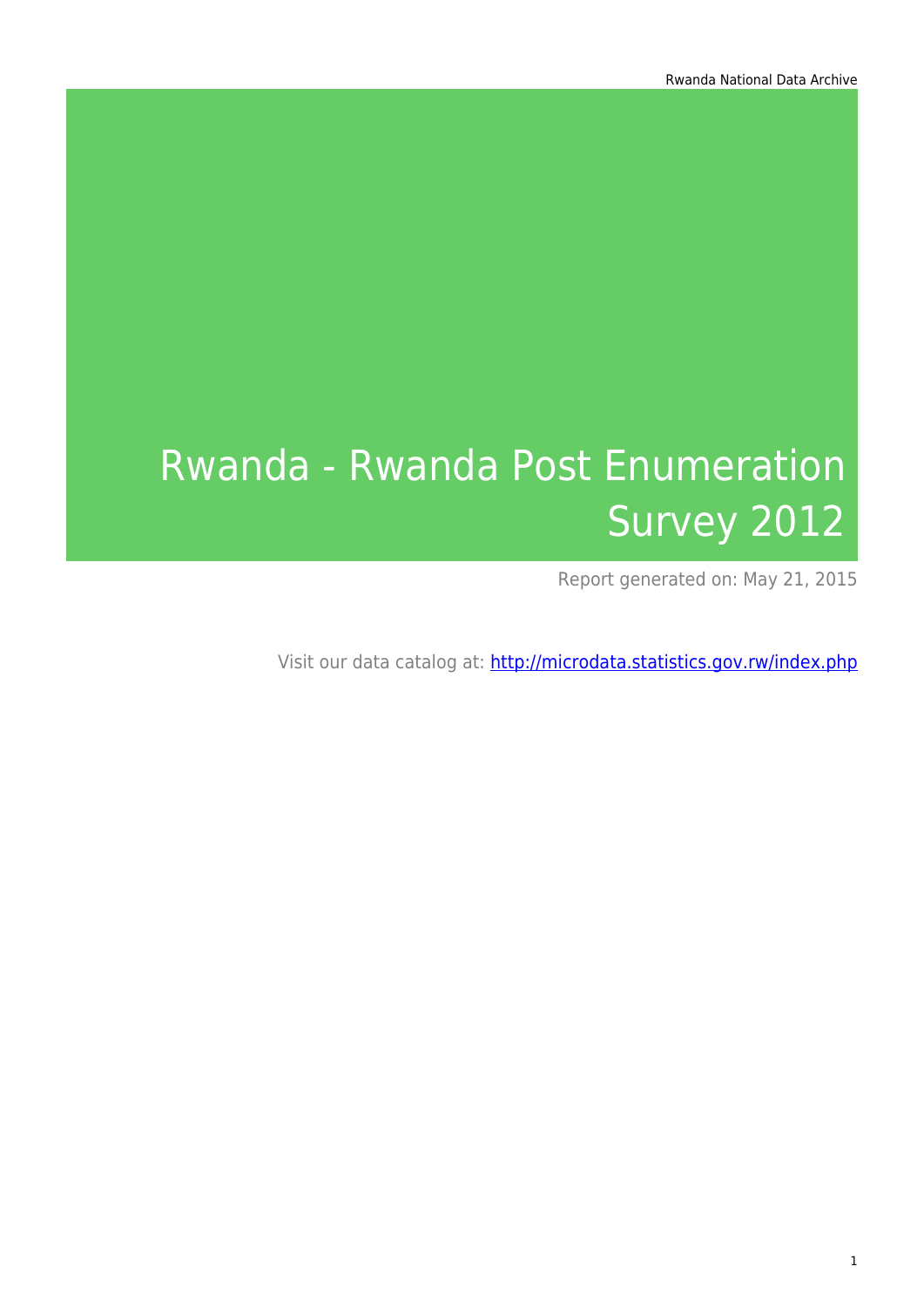# **Overview**

### Identification

**ID NUMBER** rwa-nisr-rpes-2012-v1

### Version

### **VERSION DESCRIPTION**

v1: Edited anonymous dataset for public distribution

#### **PRODUCTION DATE**

2013-04

### **Overview**

### **ABSTRACT**

It has been a long tradition in Rwanda to conduct a Post Enumeration Survey (PES) following the Population and Housing Census. The first of such surveys was conducted following 1991 Census, the methodology of which has been documented and widely disseminated internationally as an example of a successful PES in developing countries. The Second PES was conducted following the 2002 Population and Housing Census.

The general objective of this Post Enumeration Survey (PES) was to evaluate coverage and content errors of the 2012 Population and Housing Census data, while specific objectives are the following:

·Measuring census coverage classified by individual sex, age and residence type (urban and rural);

·Measuring the contents errors pertinent to a number of selected important census variables, namely sex; age; the ability to read and write in different languages; marital status and the type of sanitation facilities available to the households.

**KIND OF DATA** Sample survey data [ssd]

#### **UNITS OF ANALYSIS**

The unit of RPES analysis was member of private household.

### Scope

#### **NOTES**

The themes of thsis study include: Characteristics of household members ( sex, ages), their relationship, residence status, literacy, marital status, moving status, and type of toilet facility.

#### **KEYWORDS**

Post Enumeration Survey, Rwanda

### Coverage

### **GEOGRAPHIC COVERAGE**

National coverage

#### **UNIVERSE**

The study covered all sampled private households.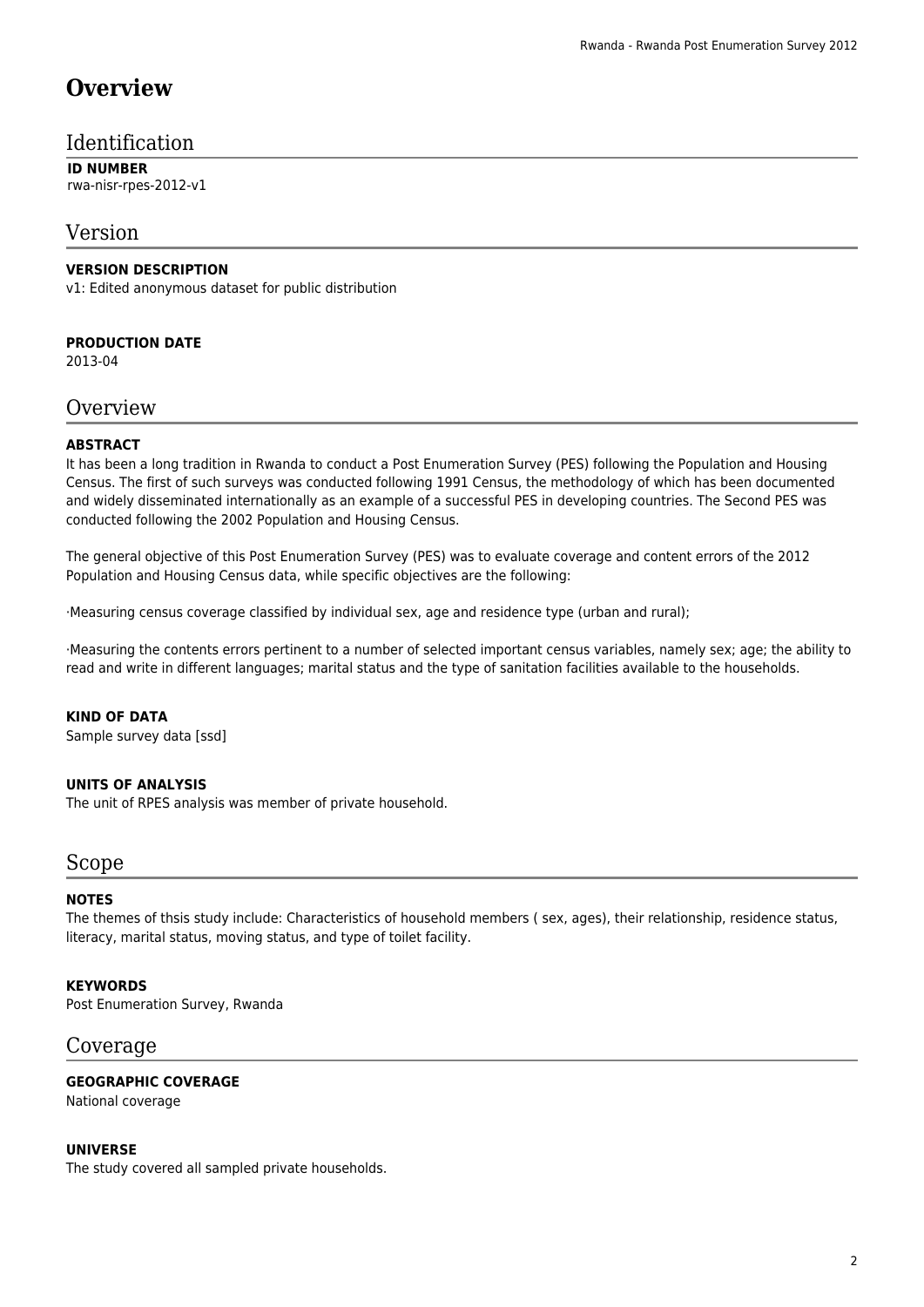# Producers and Sponsors

### **PRIMARY INVESTIGATOR(S)**

| <b>Name</b>                                | <b>Affiliation</b>                        |
|--------------------------------------------|-------------------------------------------|
| National Institute of Statistics of Rwanda | Ministry of Finance and Economic Planning |

#### **OTHER PRODUCER(S)**

| <b>Name</b> | <b>Affiliation</b> | Role |
|-------------|--------------------|------|
|             |                    |      |
|             |                    |      |
|             |                    |      |

#### **FUNDING**

| <b>Name</b>                     | <b>Abbreviation</b> | Role                 |
|---------------------------------|---------------------|----------------------|
| Government of Rwanda            | GoR                 | Financial support    |
| One UN                          | One UN              | Financial assistance |
| United Nations Population Fund  | <b>UNFPA</b>        | Financial assistance |
| United Nations Children's Fund  | <b>UNICEF</b>       | Financial assistance |
| <b>UKaid</b>                    |                     | Financial assistance |
| World Bank                      | WB.                 | Financial assistance |
| European Union                  | EU                  | Financial assistance |
| UN Women                        |                     | Financial assistance |
| United Nations Development Fund | <b>UNDP</b>         | Financial assistance |

### **OTHER ACKNOWLEDGEMENTS**

| <b>Name</b>      |                              | Role                       |
|------------------|------------------------------|----------------------------|
| Local Government | Ministry of Local Government | Awareness and mobilisation |

# Metadata Production

### **METADATA PRODUCED BY**

| <b>Name</b>                                   | Abbreviation   Affiliation |                                           | Role              |
|-----------------------------------------------|----------------------------|-------------------------------------------|-------------------|
| National institute of Statistics of<br>Rwanda | <b>NISR</b>                | Ministry of Finance and Economic Planning | Stady description |

### **DATE OF METADATA PRODUCTION**

2015-03-27

### **DDI DOCUMENT VERSION**

v1

### **DDI DOCUMENT ID**

ddi-rwa-nisr-rpes-2012-v1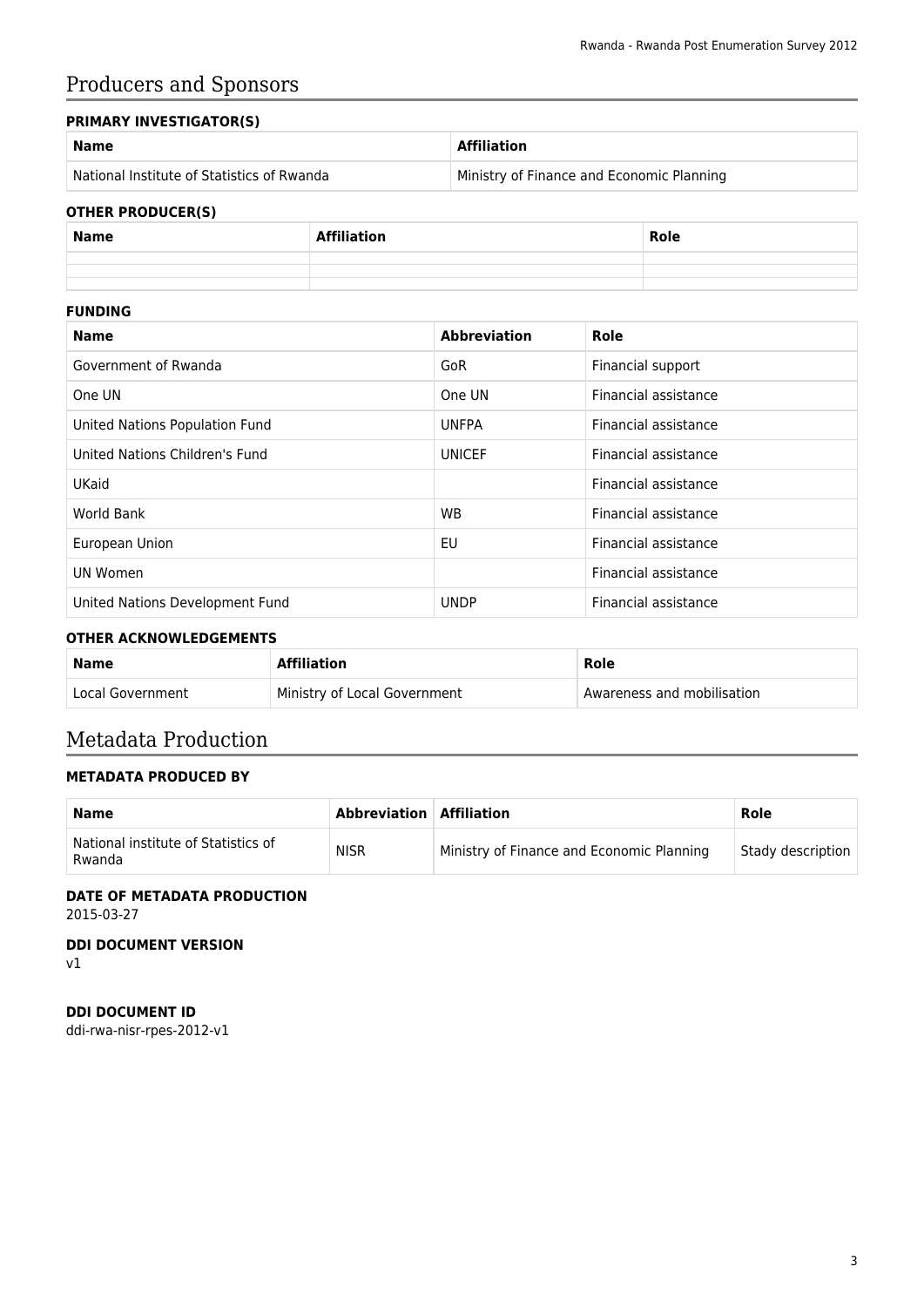# **Sampling**

# Sampling Procedure

Conceptually, the PES involves two samples, named the "population" P sample and the "Enumeration" E sample. The P sample consists of the PES sample of segments (Enumeration Areas, EA's) drawn from the same target population, but independently from the census, for the purpose of estimating census omissions when compared to Census records. The E sample is drawn from the cases already enumerated in the Census, but selected for independent re-enumeration for the purpose of estimating census erroneous inclusions when compared to the original Census records. Although the E sample may be separate from the p sample, in practice it is made to overlap completely with the P sample to reduce costs and improve the precision of the estimates. The E sample then consists of the same EA's selected for the PES. A two-way match is conducted between the P sample and the E sample to identify both the omissions and erroneous inclusions. The matching also produces estimate of matched population required in the dual-system estimator of the true population.

The Enumeration Areas, as defined in the mapping operation implemented prior to the 2012 Census, is the Primary Sampling Unit (PSU), while the private household is the Ultimate Sampling Unit (USU). As all Six households included in the sample EA's are included in the sample with certainty, the selection probability of a household is exactly equivalent to the selection probability of the corresponding EA. The EA's list created during the mapping stage constitutes the frame of the EA's. Beside the geographic specification the frame includes estimates of the number of households and the number of the population in each EA. The total number of EA's in Rwanda is 16716 with an average size of 128.6 households each. The size dispersion of EA's is nearly moderate, the standard deviation is about 35.2 households and the coefficient of variation is 27.3 percent. About 80.1 percent of EA's are between 90 and 180 households, while only 1.9 percent of EA's are as small as 60 households or less, there exists about 1 percent of EA's sized 210 or more households.

The normal choice of stratifying variable is the type of residence place (urban, semi-urban, and rural), previous PES surveys in Rwanda (1991 and 2002) exhibit disparity of net coverage error rate between urban and rural. In addition to such explicit stratification of the sampling frame, an implicit stratification based on geographic proximity is also introduced during the sampling selection operation.

The literature review of previous Post Enumeration Surveys carried out in Rwanda (1991, 2002) has revealed that the adopted sample size was 120 EA's for both indicated surveys. As such it was deemed appropriate and logical to maintain this size of the sample for the present PES. Nonetheless, the sample size was independently calculated based on anticipated coverage rate of 97%, deff =2, confidence coefficient of 95%, relative error margin within 10%, and average size of EA of about 128.6 households and about 600 persons and the number of strata is 3, the resulting sample is about 124 EA's which is only 4 EA's greater than the adopted sample size for the present PES. In case of higher coverage rate the relative error margin would be slightly greater than the assumed level of 10%.

The sample was allocated over the strata in such a way that: Urban sample is 40 EA's and Semi-urban sample is 35 EA's.

# Deviations from Sample Design

The standard deviation is about 35.2 households.

### Response Rate

The response rate of listed households exceeds 99 percent at the national level.

### Weighting

To obtain unbiased estimates from the PES data it has been necessary to apply appropriate weights to the sample data based on the probabilities of selection. It was also important to calculate measures of sampling variability for Census coverage and content estimates.

In order to avoid producing biased sample estimates, it was necessary to multiply the data by a sampling weight, or expansion factor. The basic weight for each sample household member was equal to the inverse of his/her probability of selection. As indicated before, since all households and household members were included in the PES Sample with certainty, the selection probability of a certain EA was exactly equivalent to the selection probability of a certain household and a household member within this EA.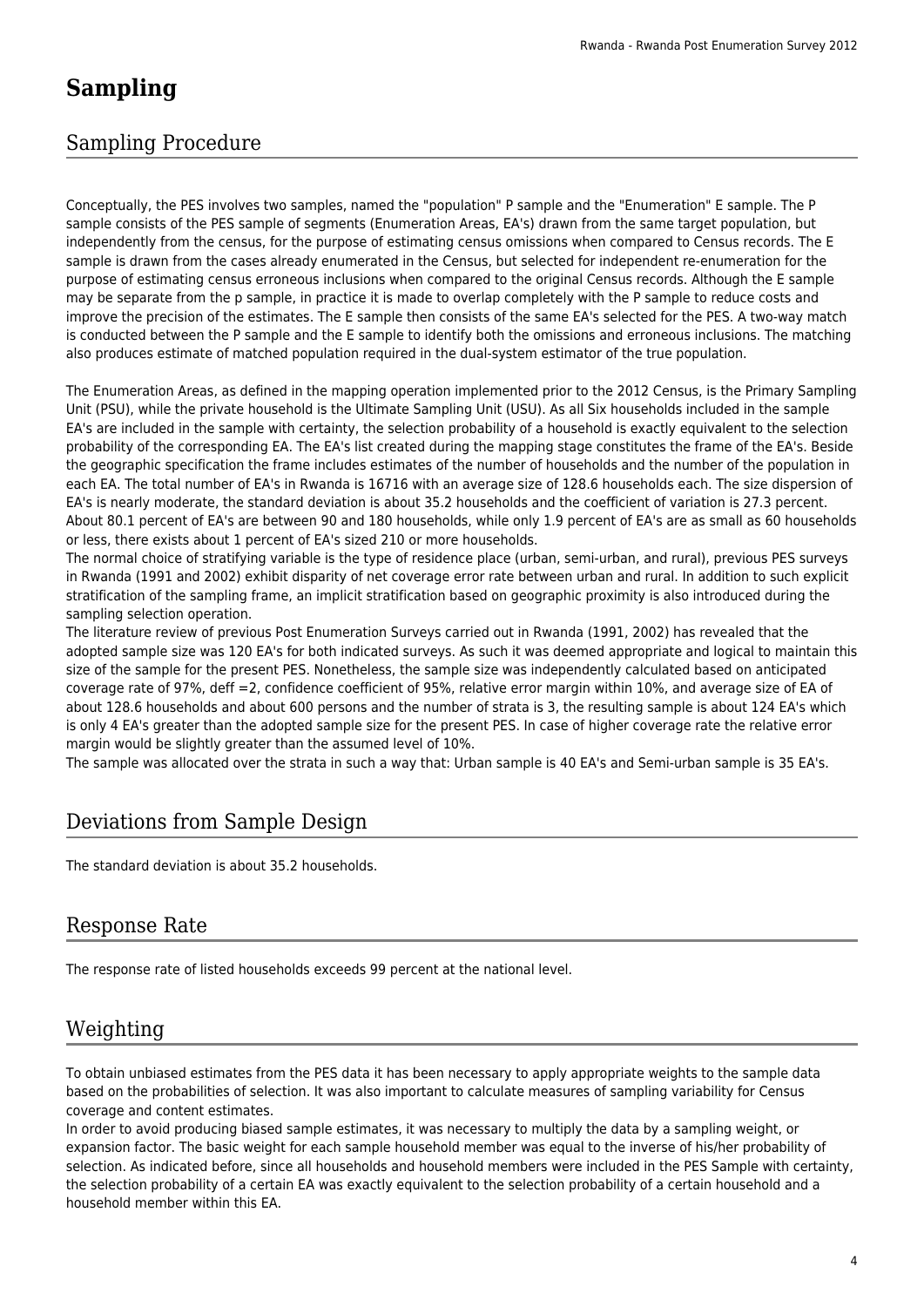Rwanda - Rwanda Post Enumeration Survey 2012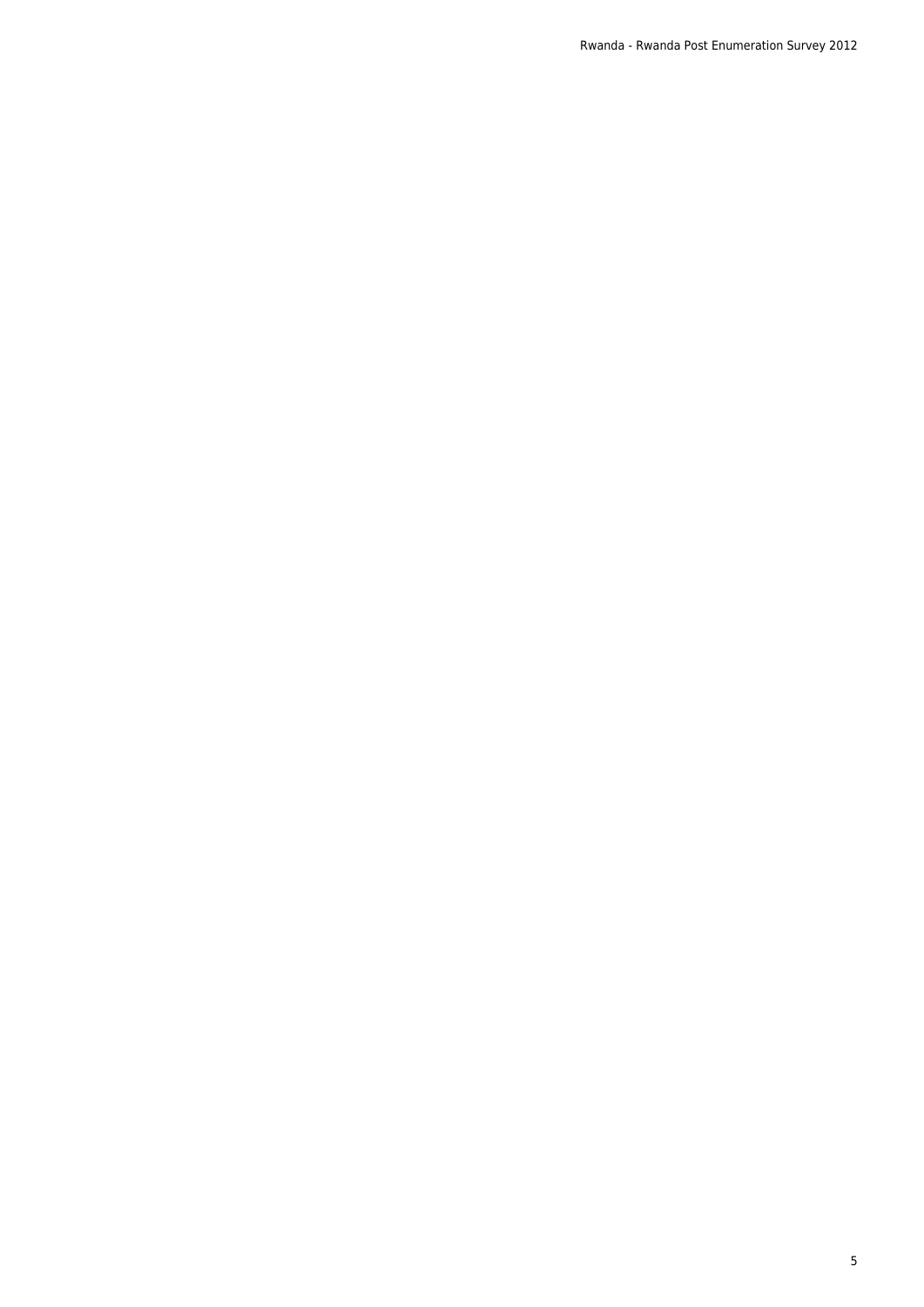# **Questionnaires**

### **Overview**

The PES questionnaire has been designed in conformity to procedure C of coverage analysis (see the final report P3). It is also consistent with the Dejure enumeration basis of the 2012 Population and Housing Census. It includes information needed to estimate non-movers, in-movers, out-movers, correct enumeration and erroneous enumeration. Provisions are made to record the result of matching operation.

Concerning content analysis, the questionnaire comprises several census data items that are compared with collected Census data in order to measure the extent of variability between PES responses and the corresponding census responses. These data items include sex, age, marital status and the ability to read and write in any or more of several languages. At the household level, information on the type of bathing facility has also been collected. It is worth noting that the definitions and categories of selected census variables used in the PES are identical to that applied in the Census. In addition to the cover page containing identification data, the questionnaire is organized into four sections: the first deals with non-movers and inmovers, while the second is devoted to out-movers, the third handles information on correct/erroneous enumeration. The last section is designated to the type of bathing facility available to the household. The questionnaire has been designed to be compatible with the recommendation of the UN Statistical Division: Post Enumeration Surveys, Operational guidelines-April 2010.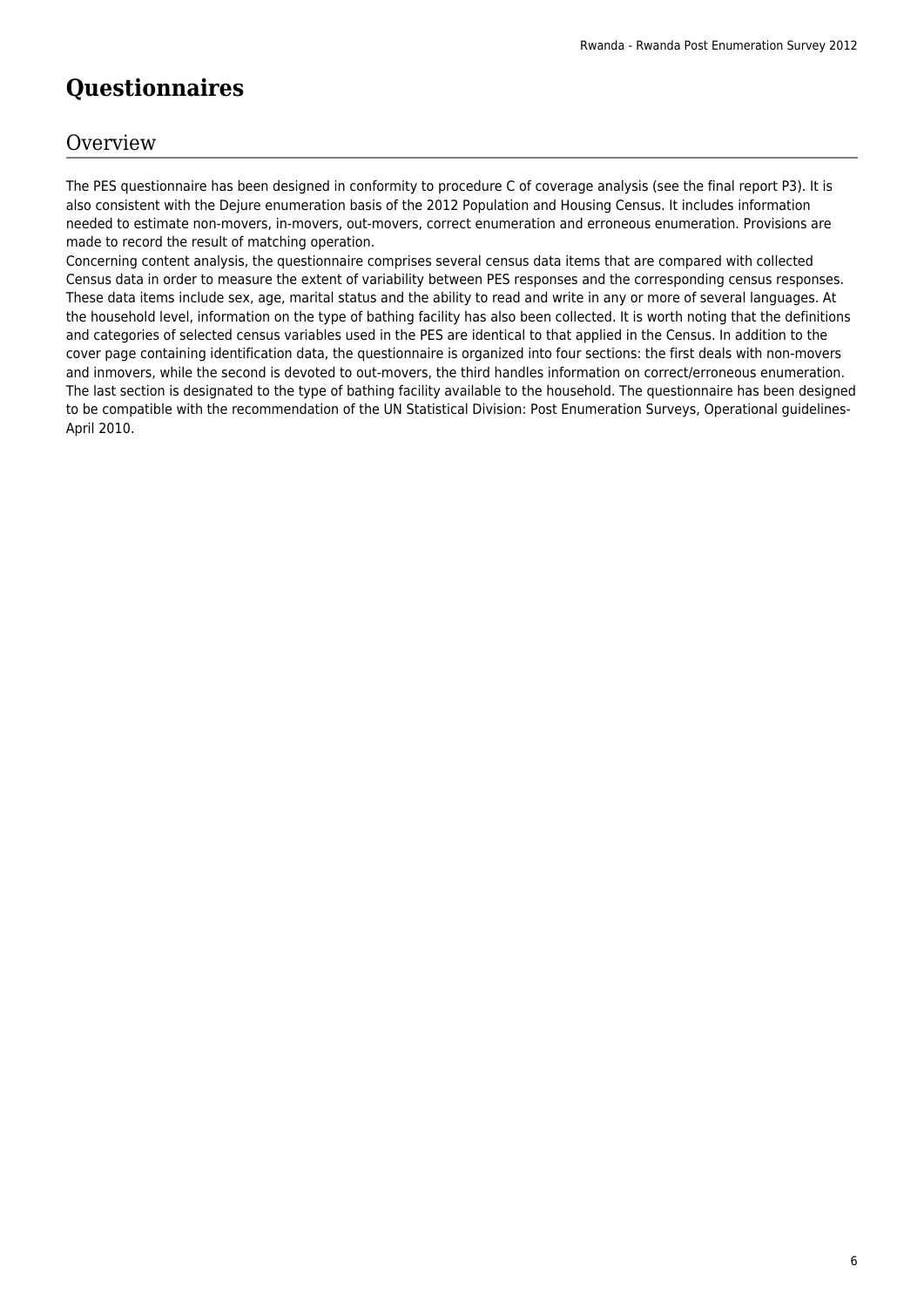# **Data Collection**

### Data Collection Dates

### Data Collection Mode

Face-to-face [f2f]

### Data Collection Notes

The field work started with listing operation where two lists were completed: a list of EA boundaries and roads and list of housing units and households, the later list was considered a basis for monitoring the fieldwork on a daily basis. The listing operation was finalized in the first three days, while the entire fieldwork period extended to slightly more than two weeks. The PES reference date is the night of 22/23 of September 2012. Quality checks of completed questionnaires have been performed on a continuous basis and by different levels of field personnel including field editor, team leader and zonal supervisor. On the basis of the household list, the response rate of listed households exceeds 99 percent at the national level.

# Questionnaires

The PES questionnaire has been designed in conformity to procedure C of coverage analysis (see the final report P3). It is also consistent with the Dejure enumeration basis of the 2012 Population and Housing Census. It includes information needed to estimate non-movers, in-movers, out-movers, correct enumeration and erroneous enumeration. Provisions are made to record the result of matching operation.

Concerning content analysis, the questionnaire comprises several census data items that are compared with collected Census data in order to measure the extent of variability between PES responses and the corresponding census responses. These data items include sex, age, marital status and the ability to read and write in any or more of several languages. At the household level, information on the type of bathing facility has also been collected. It is worth noting that the definitions and categories of selected census variables used in the PES are identical to that applied in the Census. In addition to the cover page containing identification data, the questionnaire is organized into four sections: the first deals with non-movers and inmovers, while the second is devoted to out-movers, the third handles information on correct/erroneous enumeration. The last section is designated to the type of bathing facility available to the household. The questionnaire has been designed to be compatible with the recommendation of the UN Statistical Division: Post Enumeration Surveys, Operational guidelines-April 2010.

### Data Collectors

| Name                                       | Abbreviation | <b>Affiliation</b>                        |
|--------------------------------------------|--------------|-------------------------------------------|
| National Institute of Statistics of Rwanda | <b>NISR</b>  | Ministry of Finance and Economic Planning |

### Supervision

For the purpose of ensuring close supervision of the field work, the country has been divided into five zones, each coincide with the whole province, a big segment of one province or several segments of neighboring provinces. The Country has been segmented into above zones depending on the sample size and its spread inside the zone. The field work started with listing operation where two lists were completed: a list of EA boundaries and roads and list of housing units and households, the later list was considered a basis for monitoring the fieldwork on a daily basis. The listing operation was finalized in the first three days, while the entire fieldwork period extended to slightly more than two weeks.

Quality checks of completed questionnaires have been performed on a continuous basis and by different levels of field personnel including field editor, team leader and zonal supervisor.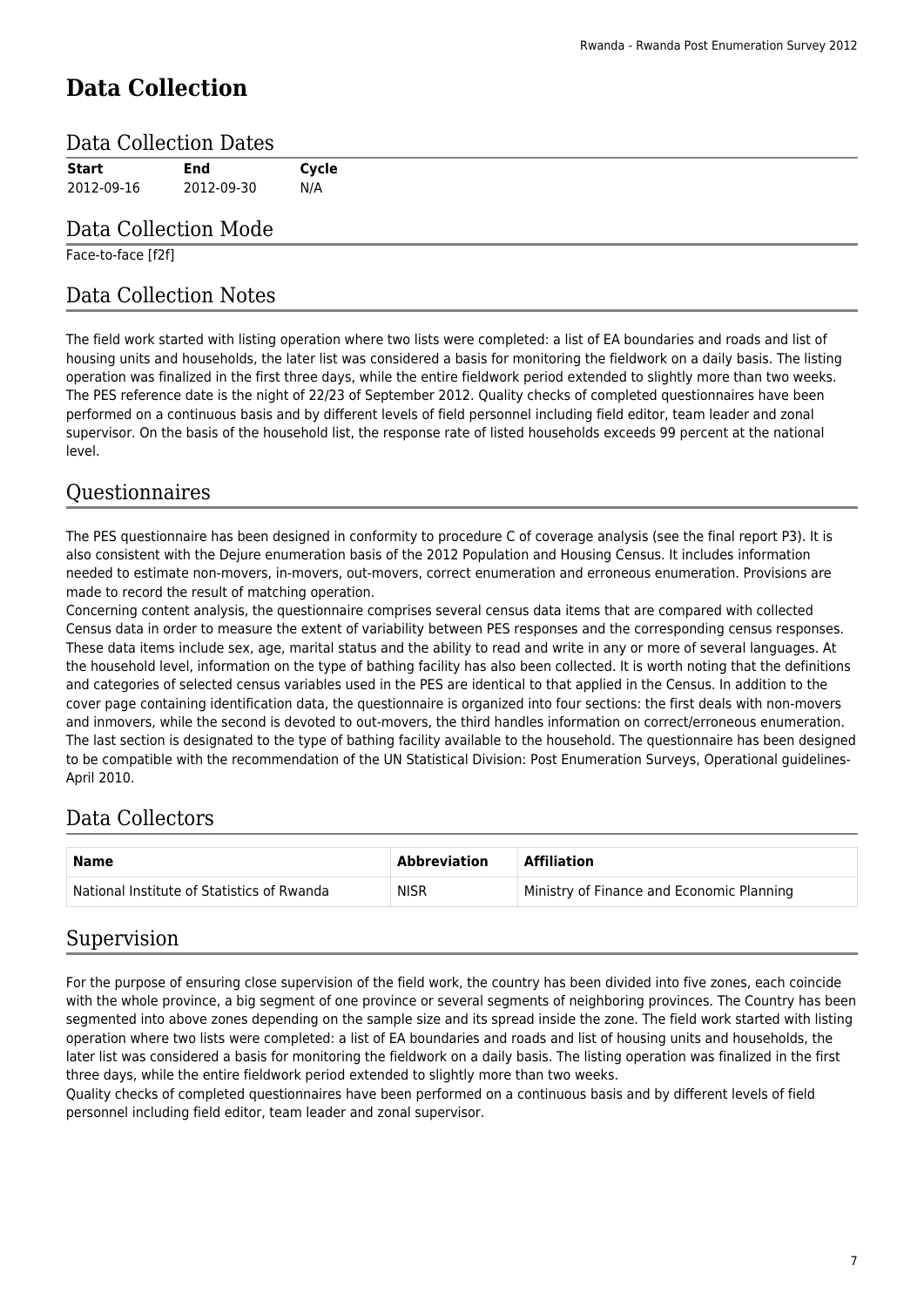# **Data Processing**

# Data Editing

Based on the questionnaire design a CSPRO Computer Program has been designed to capture the RPES data. Data entry was carried out in two computers where questionnaires for different provinces were entered subsequently. Data entry were performed in parallel with the matching operation where the questionnaires for which the matching status of all household members has been judged as "Matched" were entered before starting the reconciliation visits , otherwise data entry was performed after contacting the household through phone calls and/or reconciliation visits to settle down the suspicious cases.Upon the completion of data entry for each province, a SPSS file was created for the purpose of result extraction. However, an intensive data editing was carried out on the SPSS file prior to result extraction. Range as well as consistency checks were carefully performed with special consideration given to the residence status at the time of the Census as well as matching status variables. The province-specific clean data files were concatenated so as to produce a single data file for the whole country, on which basis the results of census coverage and content errors have been generated.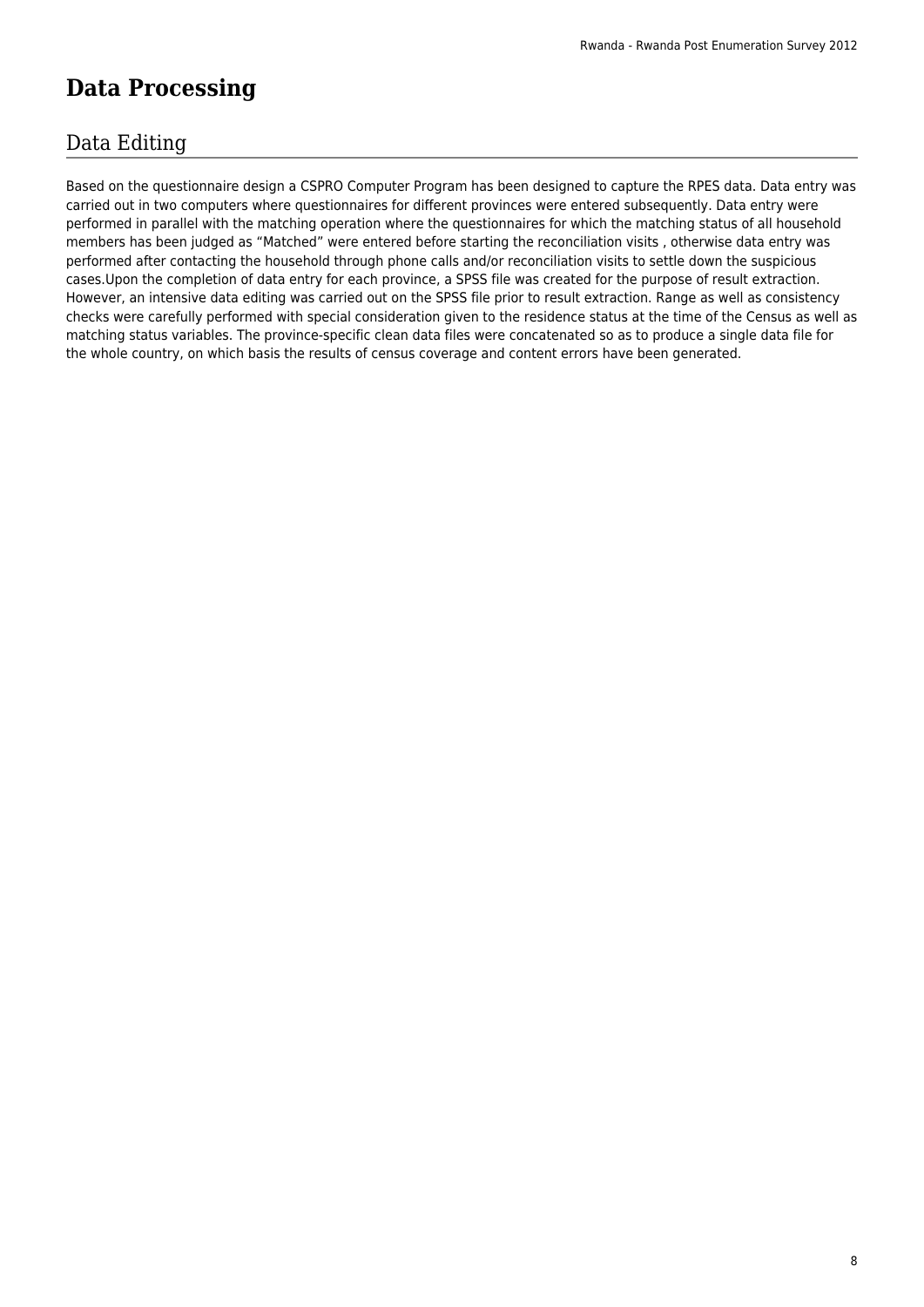# **Data Appraisal**

# Estimates of Sampling Error

The standard error, or square root of the variance, is used to measure the sampling error. The variance estimator should take into account the different aspects of the sample design, such as the stratification and clustering. Avoiding the time and effort requires developing custom variance program, and using an available software package to tabulate the sampling errors. One such software package available for calculating the sampling errors for survey data from stratified cluster sample design such as the present survey is Complex Sample module of SPSS, which is menu-driven and user-friendly. It was used to calculate sampling errors of totals, means, proportions, and other ratios. It produced subpopulation estimates for each category of a classification variable, and these variables were crossclassified. For each estimate, Complex Sample calculates the standard error, coefficient of variation (CV), a 95 percent confidence interval and the design effect (deff). This software package uses an ultimate cluster variance estimator.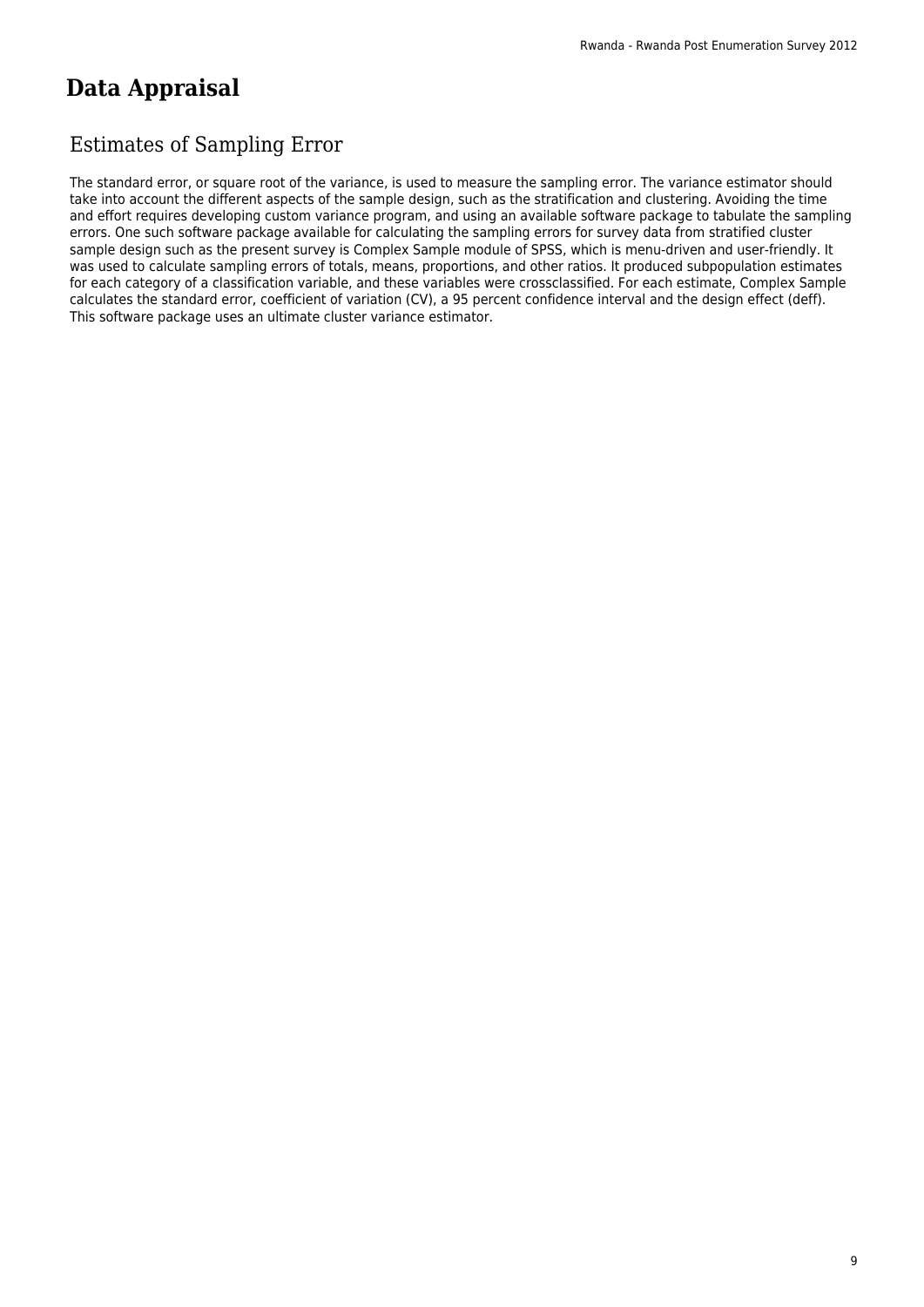# **File Description**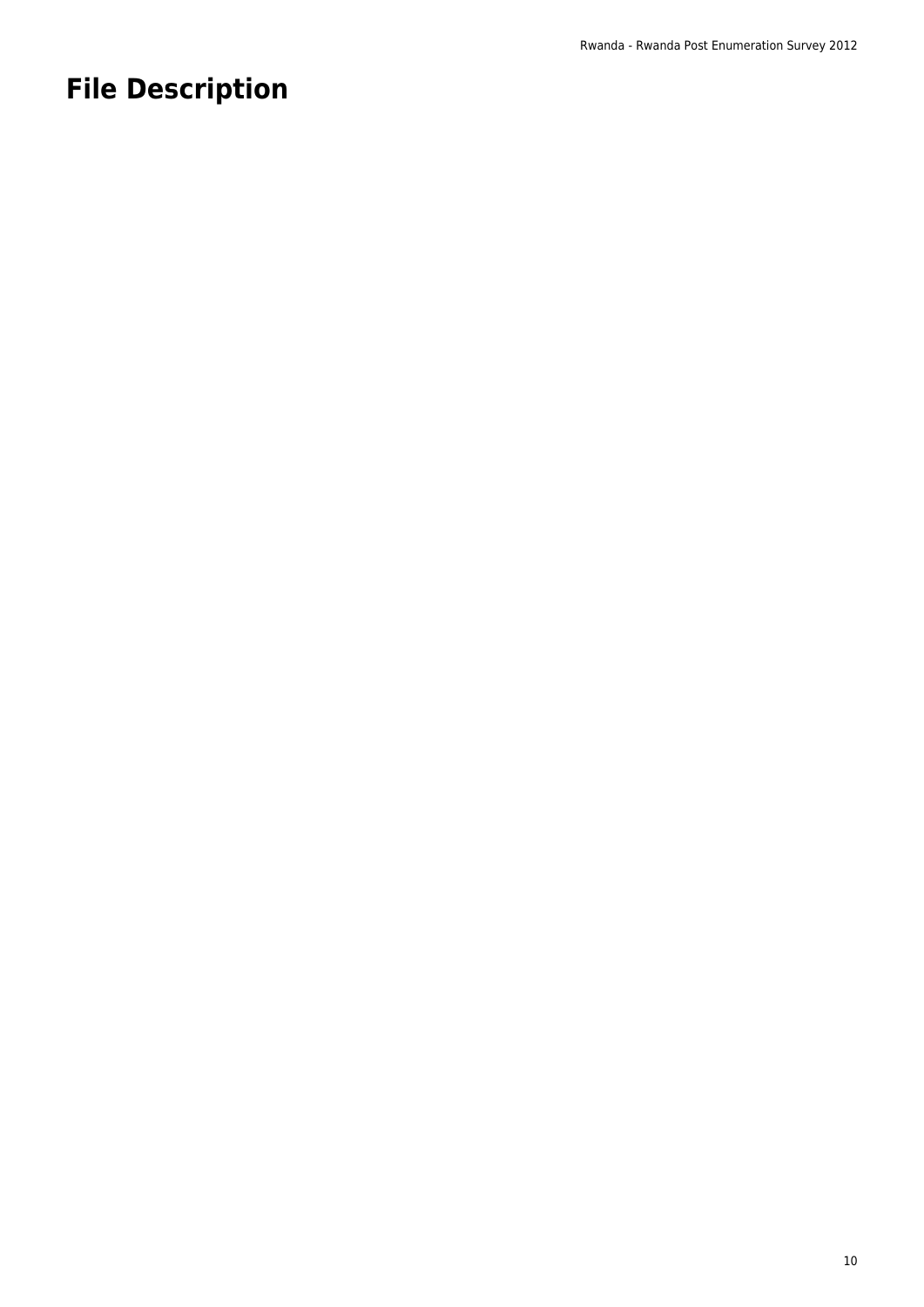# **Variable List**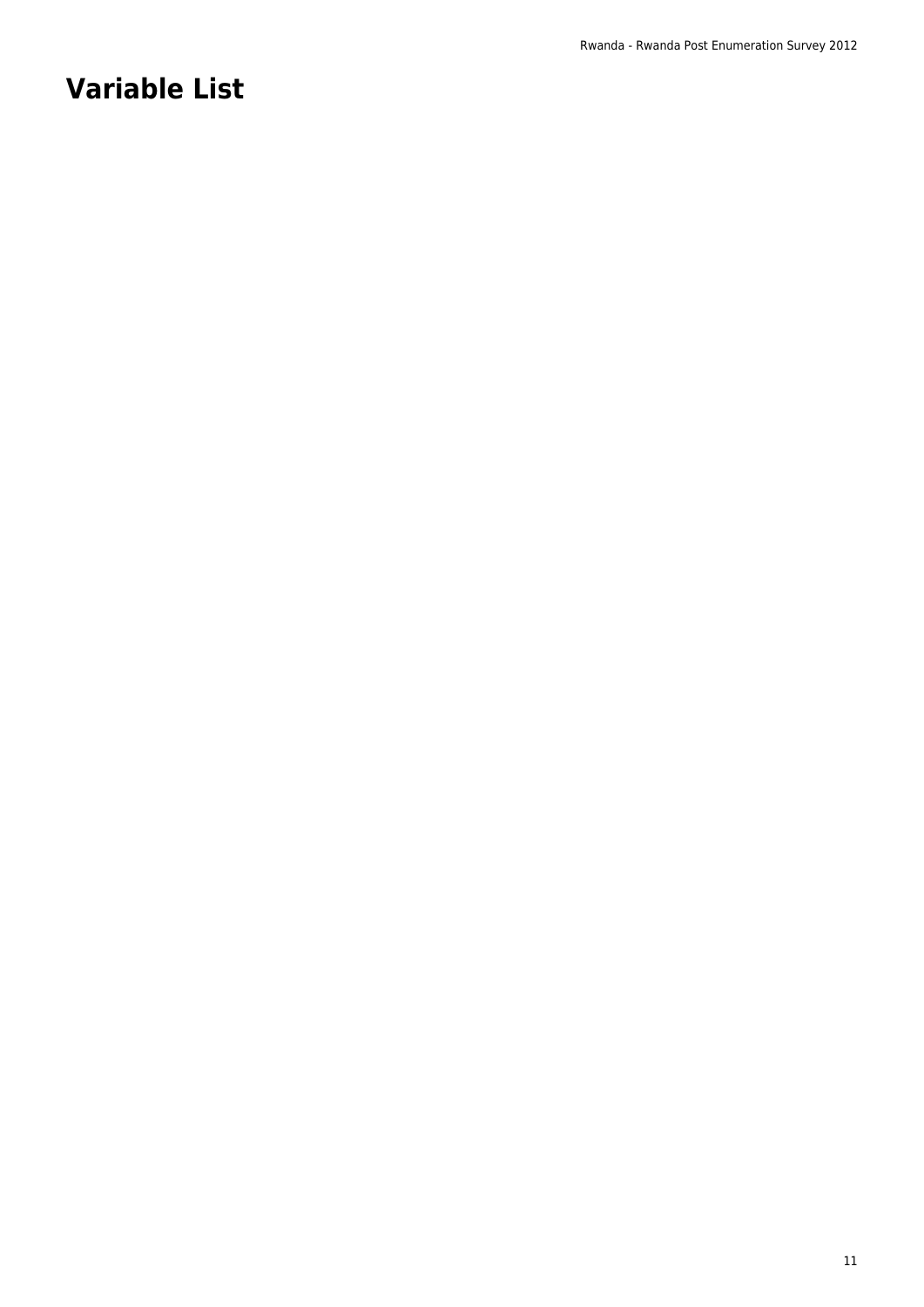Rwanda - Rwanda Post Enumeration Survey 2012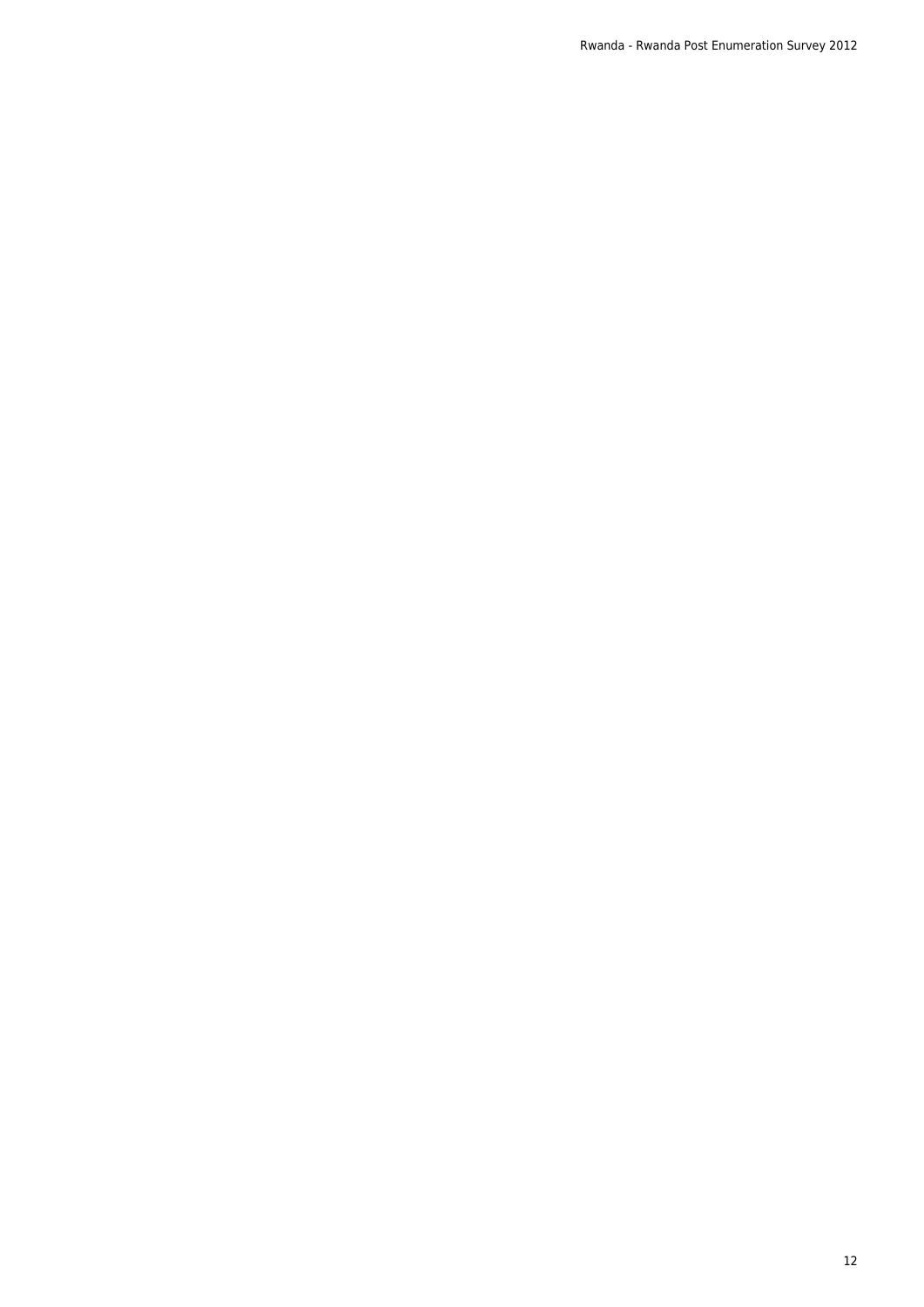# **Related Materials**

# **Questionnaires**

# POST ENUMERATION SURVEY QUESTIONNAIRE

| Title             | POST ENUMERATION SURVEY QUESTIONNAIRE                |
|-------------------|------------------------------------------------------|
| Author(s)         | National Institute of Statistics of Rwanda           |
| Date              | 2012-09-03                                           |
| Country Rwanda    |                                                      |
| Language          | English                                              |
| Publisher(s) NISR |                                                      |
|                   | Description This is the questionnaire for the survey |
|                   | Filename PES Ques Eng.pdf                            |
|                   |                                                      |

# IBARURA GENZURA RYA NYUMA Y'IBARURA RUSANGE RY'ABATURAGE N'IMITURIRE 2012

| Title             | IBARURA GENZURA RYA NYUMA Y'IBARURA RUSANGE RY'ABATURAGE N'IMITURIRE 2012 |
|-------------------|---------------------------------------------------------------------------|
| subtitle          | Urutonde rw'Ibibazwa                                                      |
| Author(s)         | National Institute of Statistics of Rwanda                                |
| Date              | 2012-09-03                                                                |
| Country           | Rwanda                                                                    |
| Language          | Kinyarwanda                                                               |
| Publisher(s) NISR |                                                                           |
|                   | Description This is the questionnaire for the survey                      |
| Filename          | PES Ques Kinya.pdf                                                        |
|                   |                                                                           |

# **Reports**

# Post Enumeration Sarvey

| Title        | <b>Post Enumeration Sarvey</b>  |
|--------------|---------------------------------|
| Author(s)    | NISR                            |
| Date         | 2014-01-01                      |
| Country      | Rwanda                          |
| Language     | English                         |
| Publisher(s) | <b>NISR</b>                     |
| Description  | This is the final report of PES |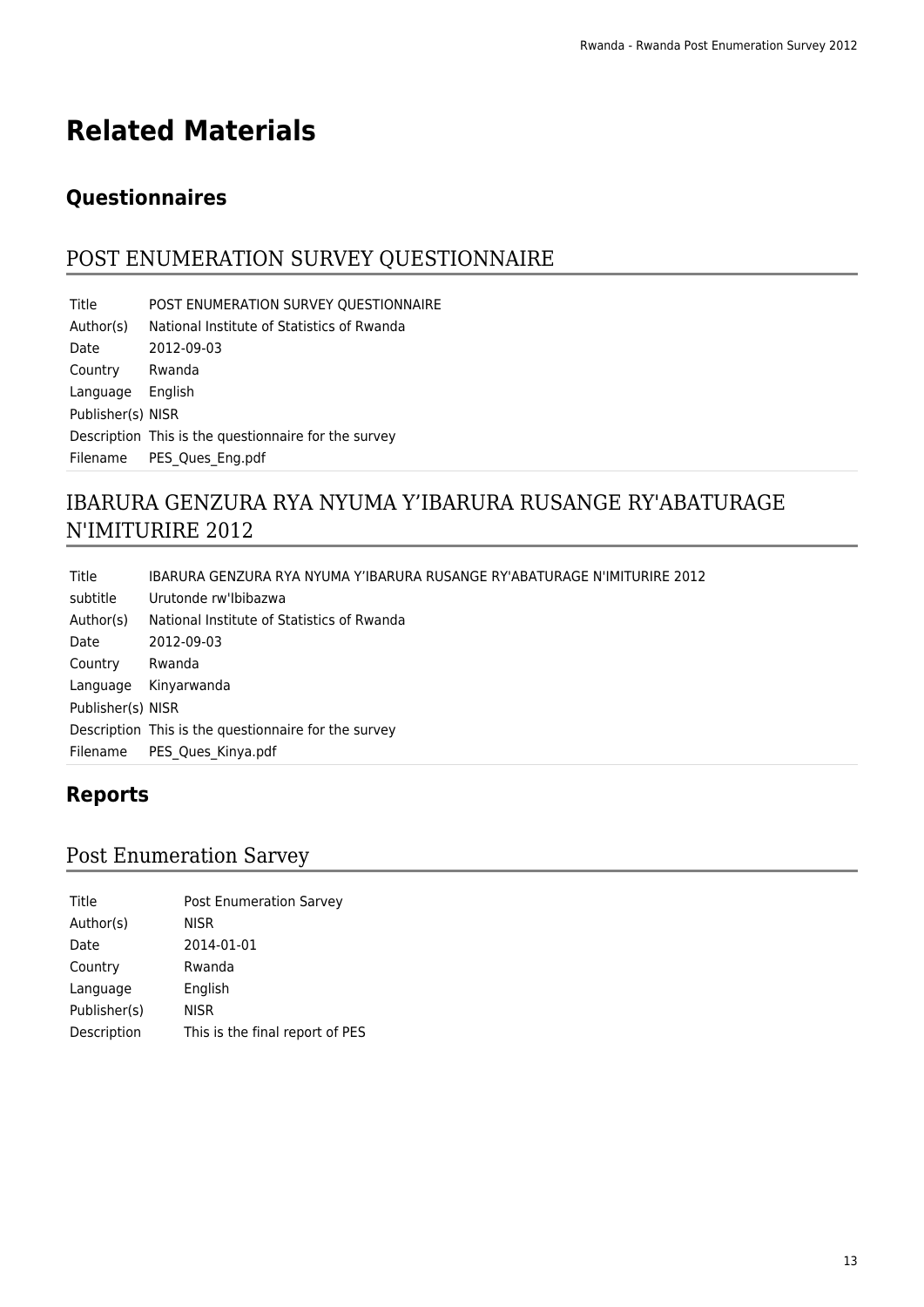|          | Table of Contents                                                                               |  |
|----------|-------------------------------------------------------------------------------------------------|--|
|          |                                                                                                 |  |
|          |                                                                                                 |  |
|          | Introduction 1                                                                                  |  |
|          |                                                                                                 |  |
|          |                                                                                                 |  |
|          |                                                                                                 |  |
|          |                                                                                                 |  |
|          |                                                                                                 |  |
|          |                                                                                                 |  |
|          |                                                                                                 |  |
|          |                                                                                                 |  |
|          |                                                                                                 |  |
|          |                                                                                                 |  |
|          |                                                                                                 |  |
|          |                                                                                                 |  |
|          |                                                                                                 |  |
|          |                                                                                                 |  |
|          |                                                                                                 |  |
|          |                                                                                                 |  |
|          |                                                                                                 |  |
|          |                                                                                                 |  |
|          |                                                                                                 |  |
|          |                                                                                                 |  |
|          |                                                                                                 |  |
|          |                                                                                                 |  |
|          |                                                                                                 |  |
|          |                                                                                                 |  |
|          |                                                                                                 |  |
|          |                                                                                                 |  |
|          |                                                                                                 |  |
|          | ANNEX II: Estimates, Sampling Error, Confidence Interval, Coefficient of Variation and Design   |  |
|          |                                                                                                 |  |
|          | ANNEX III: Formulae of Estimating Confidence Interval of Content Error Measures  42             |  |
|          | ANNEX IV: The total estimates along with precision values of various data items incorporated in |  |
|          |                                                                                                 |  |
|          |                                                                                                 |  |
| Filename |                                                                                                 |  |
|          | RPHC4 Post Enumeration Survey.pdf                                                               |  |

# **Technical documents**

# POST ENUMERATION SURVEY

| Title             | POST ENUMERATION SURVEY                           |
|-------------------|---------------------------------------------------|
| subtitle          | Boundary listing Form                             |
| Author(s)         | <b>NISR</b>                                       |
| Date              | 2012-08-20                                        |
| Country           | Rwanda                                            |
| Language          | English                                           |
| Publisher(s) NISR |                                                   |
|                   | Description This is the the boundary listing form |
| Filename          | PES form Boundary listing eng.pdf                 |

# GENZURA RYA NYUMA Y'IBARURA RUSANGE

Title GENZURA RYA NYUMA Y'IBARURA RUSANGE subtitle IMBIBI Z'AGAPANDE K'IBARURA GENZURA Author(s) NISR Date 2012-08-20 Country Rwanda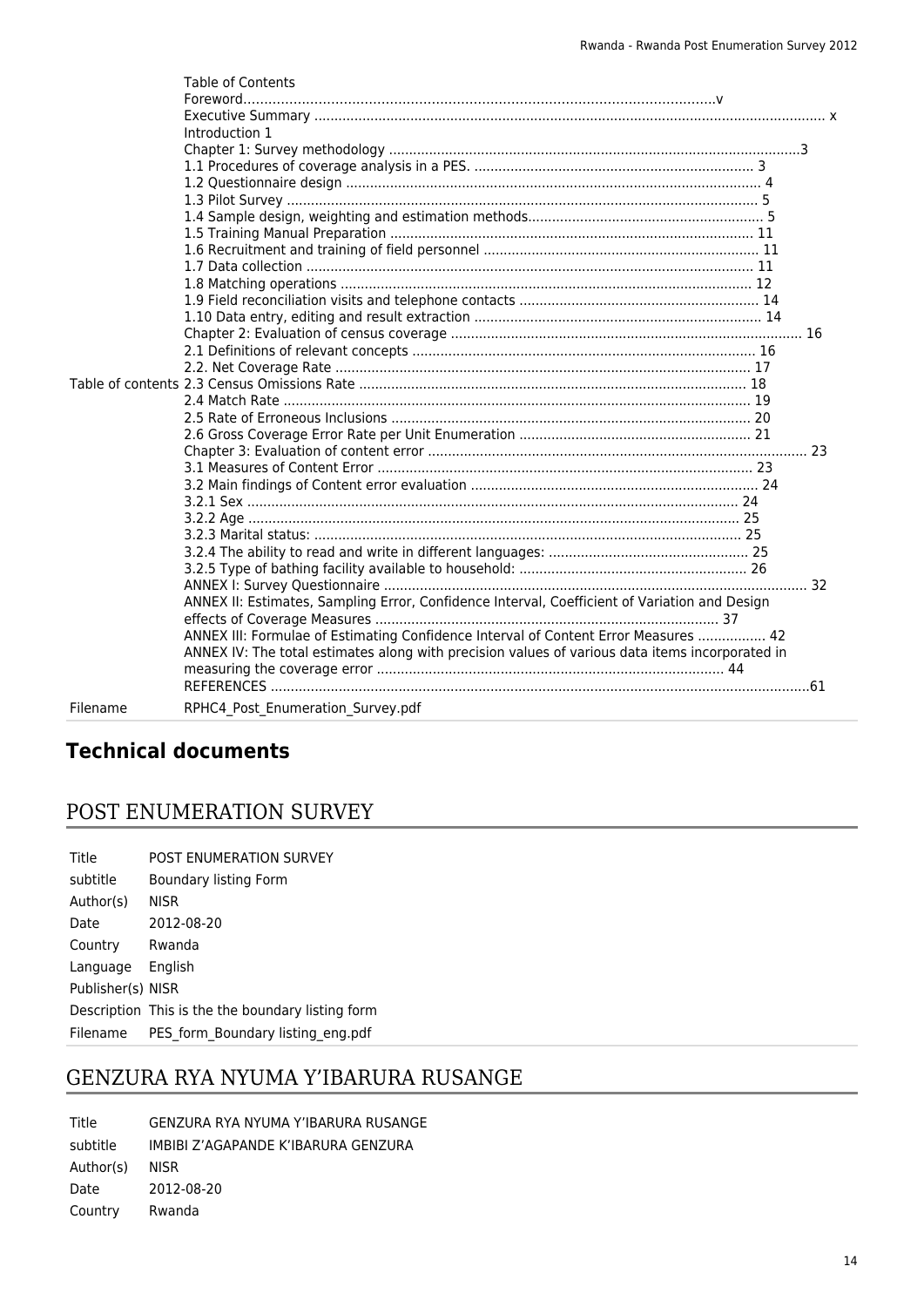Language Kinyarwanda Publisher(s) NISR Description This is the boundary listing form Filename PES\_form\_Boundary listing\_kiny.pdf

### POST ENUMERATION SURVEY

| Title             | POST ENUMERATION SURVEY                           |
|-------------------|---------------------------------------------------|
| subtitle          | Listing Form of household                         |
| Author(s)         | NISR                                              |
| Date              | 2012-09-20                                        |
| Country           | Rwanda                                            |
| Language          | Kinyarwanda                                       |
| Publisher(s) NISR |                                                   |
|                   | Description This is the listing form of household |
|                   | Filename PES form household listing kinya.pdf     |

# IBARURA GENZURA RYA NYUMA Y'IBARURA RUSANGE

| Title             | IBARURA GENZURA RYA NYUMA Y'IBARURA RUSANGE    |
|-------------------|------------------------------------------------|
| subtitle          | INGO ZO MU GAPANDE K'IBARURA                   |
| Author(s)         | National Institute of Statistics of Rwanda     |
| Date              | 2012-09-20                                     |
| Country           | Rwanda                                         |
| Language          | English                                        |
| Publisher(s) NISR |                                                |
|                   | Description This is the household listing form |
|                   | Filename PES form household listing eng.pdf    |
|                   |                                                |

# IBARURA GENZURA RYA NYUMA Y'IBARURA RUSANGE

| Title             | IBARURA GENZURA RYA NYUMA Y'IBARURA RUSANGE                       |
|-------------------|-------------------------------------------------------------------|
| subtitle          | AHO UMUHANDA UHEREREYE N'IBIWURANGA MW'ISUZUMA RY'IBARURA RUSANGE |
| Author(s)         | <b>NISR</b>                                                       |
| Date              | 2012-08-20                                                        |
| Country           | Rwanda                                                            |
| Language          | Kinyarwanda                                                       |
| Publisher(s) NISR |                                                                   |
|                   | Description This is the road listing form for the survey          |
| Filename          | PES form Road listing kinya.pdf                                   |

# POST ENUMERATION SURVEY

| Title             | POST ENUMERATION SURVEY                       |
|-------------------|-----------------------------------------------|
| subtitle          | LOCALIZATION AND IDENTIFICATION OF ROAD       |
| Author(s)         | <b>NISR</b>                                   |
| Date              | 2012-08-20                                    |
| Country Rwanda    |                                               |
| Language          | English                                       |
| Publisher(s) NISR |                                               |
|                   | Description This is the road listing form eng |
|                   | Filename PES from Road listing eng.pdf        |
|                   |                                               |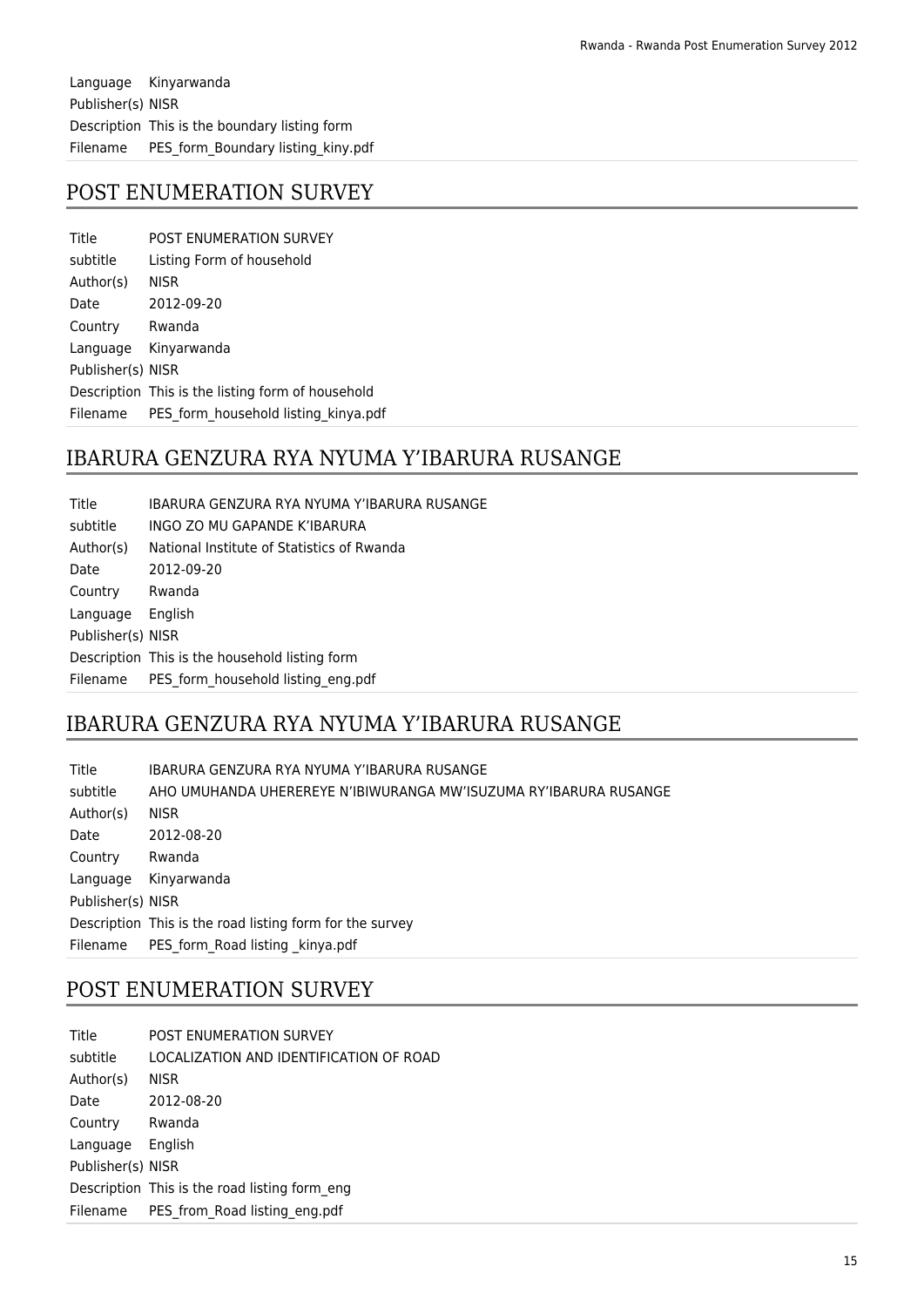# IBARURA RUSANGE RYA KANE RY'ABATURAGE N'IMITURIRE ISUZUMA RYA NYUMA Y'IBARURA/IBARURAGENZURA

| Title        | IBARURA RUSANGE RYA KANE RY'ABATURAGE N'IMITURIRE ISUZUMA RYA NYUMA<br>Y'IBARURA/IBARURAGENZURA                                            |
|--------------|--------------------------------------------------------------------------------------------------------------------------------------------|
| subtitle     | AGATABO K'AMABWIRIZA Y'UMUKARANI W'IBARURA                                                                                                 |
| Author(s)    | <b>NISR</b>                                                                                                                                |
| Date         | 2012-08-20                                                                                                                                 |
| Country      | Rwanda                                                                                                                                     |
| Language     | Kinyarwanda                                                                                                                                |
| Publisher(s) | <b>NISR</b>                                                                                                                                |
| Description  | This is the manual for enumerators                                                                                                         |
|              |                                                                                                                                            |
|              |                                                                                                                                            |
|              | UMUTWE WA MBERE: INTEGO, AMATEGEKO AGENGA UBU BUSHAKASHATSI N?IMITUNGANYIRIZE YABWO                                                        |
|              |                                                                                                                                            |
|              |                                                                                                                                            |
|              |                                                                                                                                            |
|              |                                                                                                                                            |
|              | 1.4. IMITUNGANYIRIZE Y?IBARURA MURI BURI GACE K?IGIHUGU  2                                                                                 |
|              | UMUTWE WA KABIRI: GUSOBANURA AMAGAMBO Y?IBANZE AZAKORESHWA  3<br>2.1. ISUZUMA RYA NYUMA Y?IBARURA RUSANGE RY?ABATURAGE N?IMITURIRE NI IKI? |
|              |                                                                                                                                            |
|              |                                                                                                                                            |
|              |                                                                                                                                            |
|              |                                                                                                                                            |
|              |                                                                                                                                            |
|              | 3.1. INSHINGANO Z?ABAKOZI BATANDUKANYE BAZAKORA MU ISUZUMA RY?IBARURA RY?AHAKORERWA                                                        |
|              |                                                                                                                                            |
|              |                                                                                                                                            |
|              |                                                                                                                                            |
|              | 3.1.3. Inshingano z?ingenzi z?umukarani w?ibarura ni izi zikurikira:  8                                                                    |
|              |                                                                                                                                            |
|              | 3.4. IMBIBI Z?AGAPANDE K?IBARURA N?UKO IKARITA Y?AGAPANDE K?IBARURA IKORESHWA                                                              |
| Table of     |                                                                                                                                            |
| contents     |                                                                                                                                            |
|              |                                                                                                                                            |
|              | UMUTWE WA KANE: KUBARURA INGO NO GUSHYIRA I NIMERO KU MAZU NO KU NGO                                                                       |
|              |                                                                                                                                            |
|              |                                                                                                                                            |
|              |                                                                                                                                            |
|              |                                                                                                                                            |
|              |                                                                                                                                            |
|              |                                                                                                                                            |
|              | UMUTWE WA GATANU: UBURYO BWO KUZUZA INTONDE Z?IBIBAZWA MU ISUZUMA RY?IBARURA                                                               |
|              |                                                                                                                                            |
|              | 5.1. INSHINGANO ZIHARIYE Z?UMUKARANI W?ISUZUMA RY?IBARURA  23                                                                              |
|              |                                                                                                                                            |
|              | 5.1.2 IBYO UMUKARANI W?IBARURA AGOMBA KWIRINDA  23                                                                                         |
|              |                                                                                                                                            |
|              |                                                                                                                                            |
|              |                                                                                                                                            |
|              |                                                                                                                                            |
|              | 5.3.3. IGIKA P: IMITERERE YA BURI MUNTU URI MU RUGO  30                                                                                    |
|              | 5.3.4. IGIKA H: KUZUZA IBIBAZO BIJYANYE N? IMITURIRE  35                                                                                   |
|              | 5.3.5. IGIKA O: ABIMUTSE CYANGWA ABAPFUYE NYUMA Y?IBARURA  35                                                                              |
|              | UMUGEREKA WA I: AMWE MU MATEKA Y?URWANDA (1865-2012)  51                                                                                   |
|              |                                                                                                                                            |